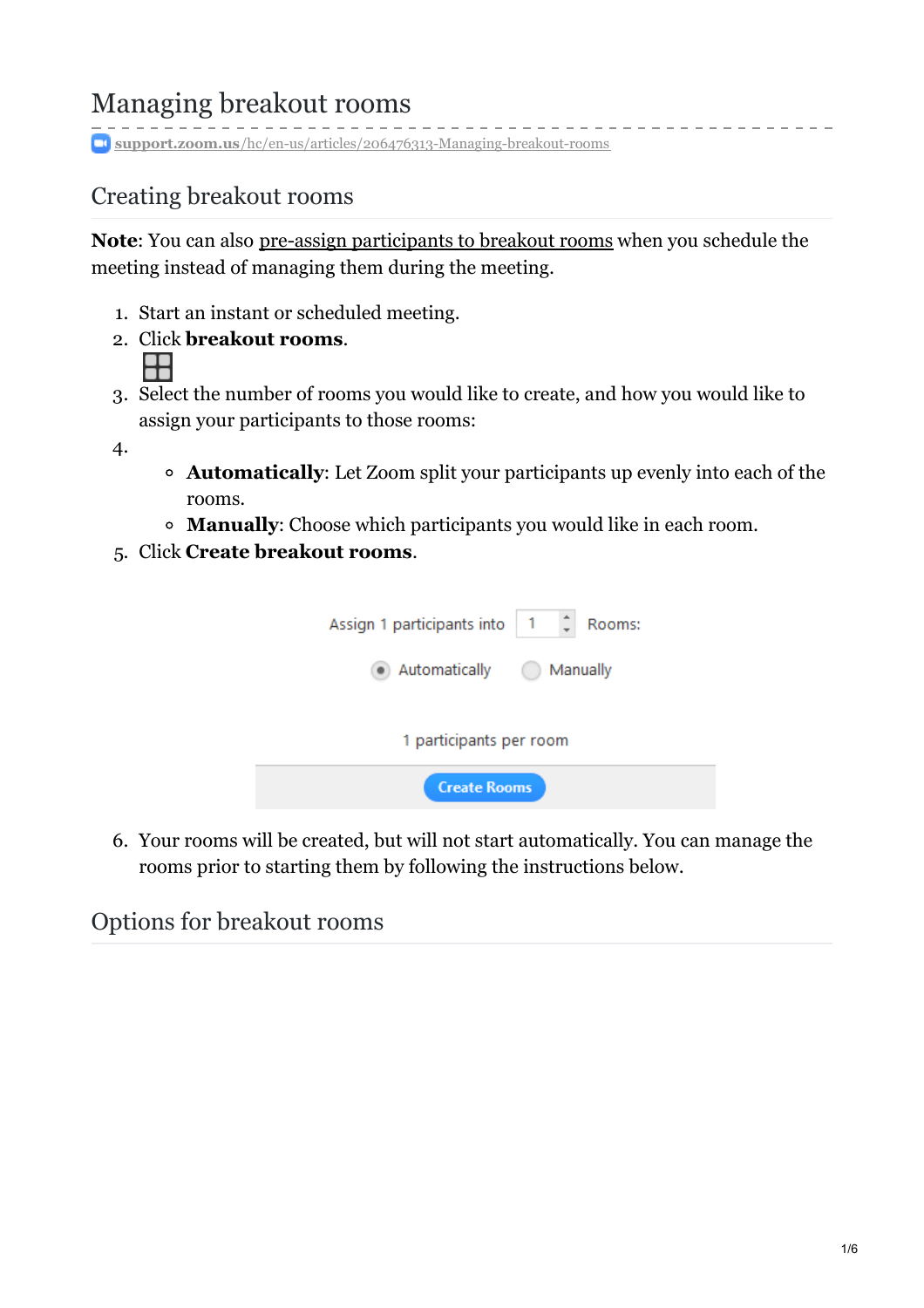1. After creating the breakout rooms, click **Options** to view additional breakout rooms options.

|                      | $\odot$                                                      | <b>Breakout Rooms - Not Started</b> |                              |        |
|----------------------|--------------------------------------------------------------|-------------------------------------|------------------------------|--------|
|                      | <b>Breakout Room 1</b><br>▼                                  |                                     |                              | Assign |
|                      |                                                              |                                     |                              |        |
|                      |                                                              |                                     |                              |        |
|                      |                                                              |                                     |                              |        |
|                      |                                                              |                                     |                              |        |
|                      |                                                              |                                     |                              |        |
|                      |                                                              |                                     |                              |        |
|                      |                                                              |                                     |                              |        |
|                      |                                                              |                                     |                              |        |
|                      |                                                              |                                     |                              |        |
|                      |                                                              |                                     |                              |        |
|                      |                                                              |                                     |                              |        |
| ✓                    | Move all participants into breakout rooms automatically      |                                     |                              |        |
|                      |                                                              |                                     |                              |        |
|                      | Allow participants to return to the main session at any time |                                     |                              |        |
|                      | Breakout rooms close automatically after:                    | minutes<br>30                       |                              |        |
| M                    | Notify me when the time is up                                |                                     |                              |        |
| ✓                    | Countdown after closing breakout room                        |                                     |                              |        |
| Set countdown timer: | seconds<br>60                                                |                                     |                              |        |
|                      |                                                              |                                     |                              |        |
|                      | Options $\wedge$                                             | Recreate $\wedge$                   | Open All Rooms<br>Add a Room |        |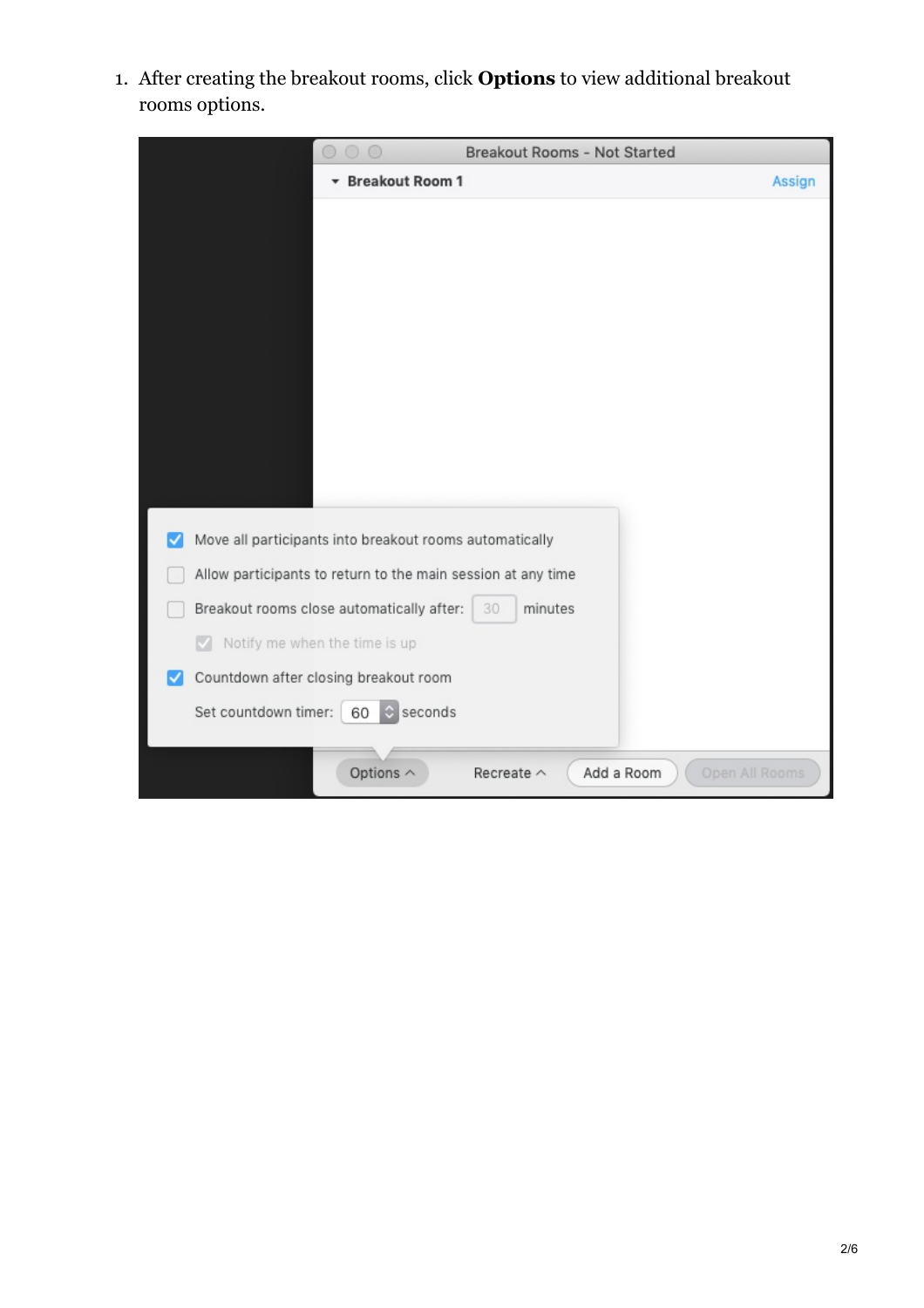- 2. Check any options that you would like to use for your breakout rooms.
	- **Move all participants into breakout rooms automatically:** Checking this option will move all participants into the breakout rooms automatically. If this option is unchecked, the participants will need to click **Join** to be added to the breakout room.
	- **Allow participants to return to the main session at any time:** If this option is checked, the participants can move back to the main session from their meeting controls. If this is disabled, they need to wait for the host to end the breakout rooms.
	- **Breakout rooms close automatically after x minutes:** If this option is checked, the breakout rooms will automatically end after the configured time.
	- **Notify me when the time is up:**If this option is checked, the host will be notified when the breakout room time is up.
	- **Countdown after closing breakout rooms:** If this option is checked, the participants will be given a countdown of how much time they have left before being returned to the main room.
- 3. Follow the steps below to assign participants to rooms or click **Open All Rooms** to start the breakout rooms.

## Assigning participants to rooms

To assign participants to your rooms, select **Assign** next to the room you wish to assign participants to and select participants you want to assign to that room. Repeat this for each room.

| ▼ Breakout Room 1 | Eren Yaeger<br><b>Assign</b> |  |
|-------------------|------------------------------|--|
|                   | Jack Barker                  |  |
|                   |                              |  |

Once a participant has been assigned (manually or automatically), the number of participants will show in place of the **Assign** button.

| <b>Breakout Room 1</b><br>$\overline{\phantom{a}}$ | <b>Eren Yaeger</b><br>Jack Barker |
|----------------------------------------------------|-----------------------------------|
| <b>Eren Yaeger</b>                                 |                                   |

# Preparing breakout rooms

After manually or automatically assigning participants to rooms, you can rearrange the participants. Participants who are not assigned to breakout sessions will remain in the main meeting when the rooms are started.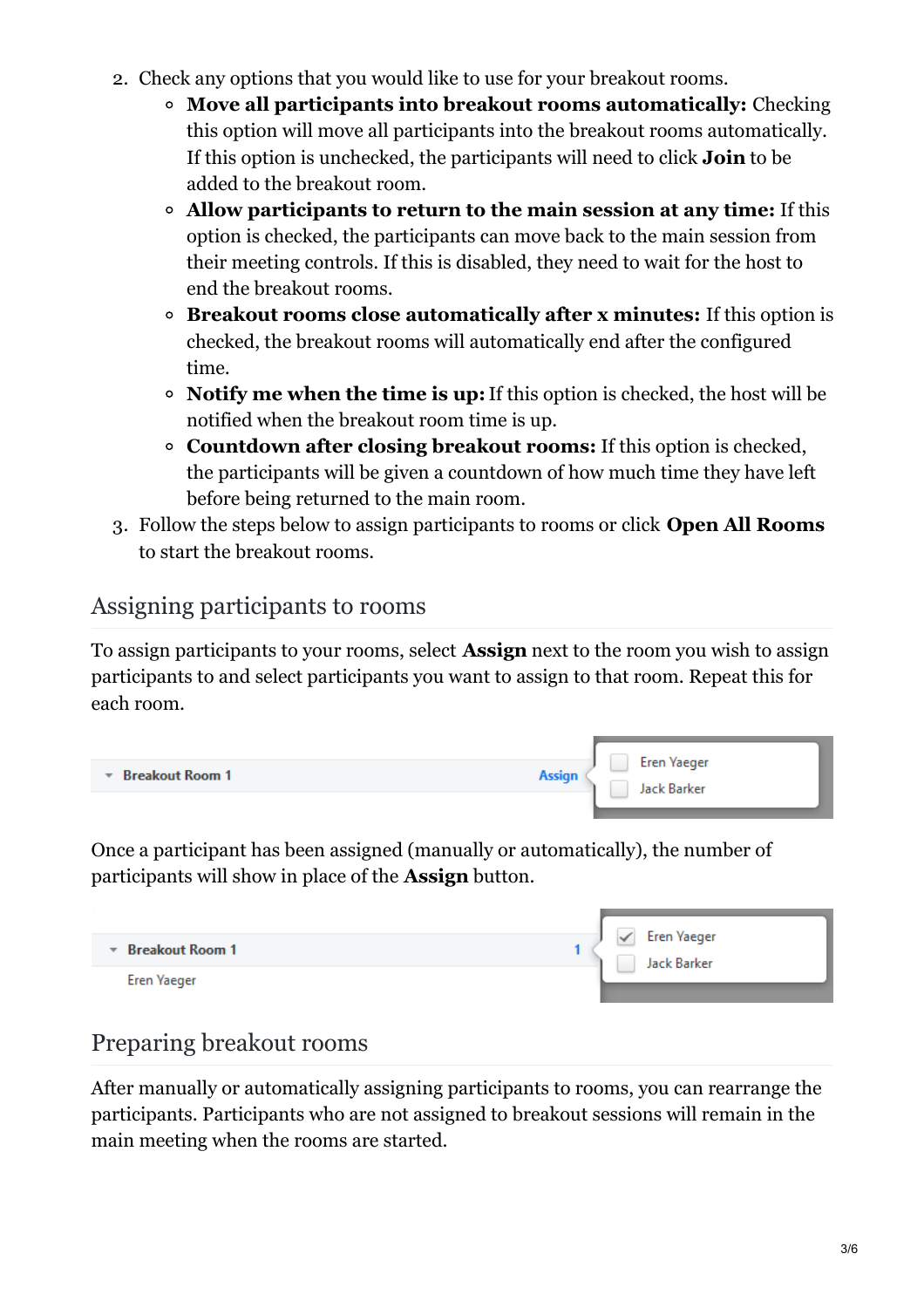**Move to** (participant): Select a room to move the participant to.



**Exchange** (participant): Select a participant in another room to swap the selected participant with.

| <b>Breakout Room 1</b><br>$\overline{\mathbf{v}}$ |           |                   |                                       |  |
|---------------------------------------------------|-----------|-------------------|---------------------------------------|--|
| Eren Yaeger                                       | • Move to | <b>≥</b> Exchange | <b>Breakout Room 2</b><br>Jack Barker |  |
| $\overline{\phantom{a}}$ Breakout Room 2          |           |                   |                                       |  |
| Jack Barker                                       |           |                   |                                       |  |

- **Delete Room**: Delete the selected room.
- **Recreate**: Deletes existing breakout rooms and creates new ones.
- **Add a Room**: Add another breakout room.
- **Open All Rooms**: Start the rooms. All participants will be moved to their respective rooms after confirming the prompt to join the breakout room. The host will be left in the main meeting until manually joining one of the rooms. The participants (and the host when manually joining a room) will see the following message shown when joining the breakout room.



## Managing breakout rooms in progress

Once the breakout rooms have been started, the participants will be asked to join the Breakout Session. The host will stay in the main meeting until joining a session manually. If a participant has not joined the session yet, it will be noted by **(not**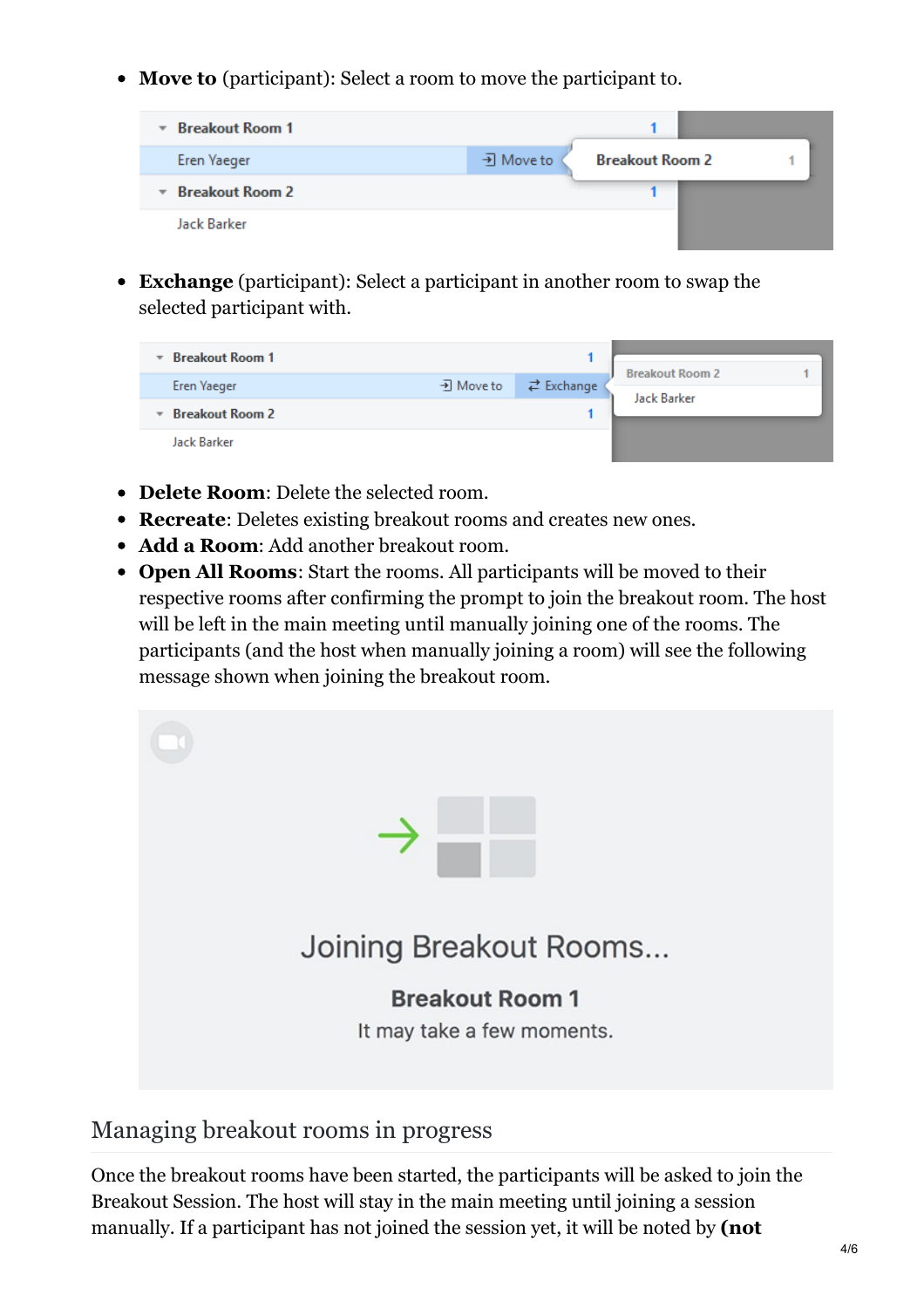#### **joined)** next to their name.

| $\overline{\phantom{a}}$ Breakout Room 1 | Join |
|------------------------------------------|------|
| • Eren Yaeger                            |      |
| $\overline{\phantom{a}}$ Breakout Room 2 | Join |
| Jack Barker                              |      |



- **Join**: Join the breakout room.
- **Leave**: Leave the room and return to the main meeting (only shows when in a breakout room).
- **Close All Rooms**: Stops all rooms after a 60 second countdown, shown to the host and participants, and returns all participants back to the main meeting.

## Responding to requests for help

Participants in breakout rooms can request that the meeting host join their meeting by clicking **Ask for Help.**



You will be prompted to join the room where the request originated from. Click **Join breakout room** to join the room.